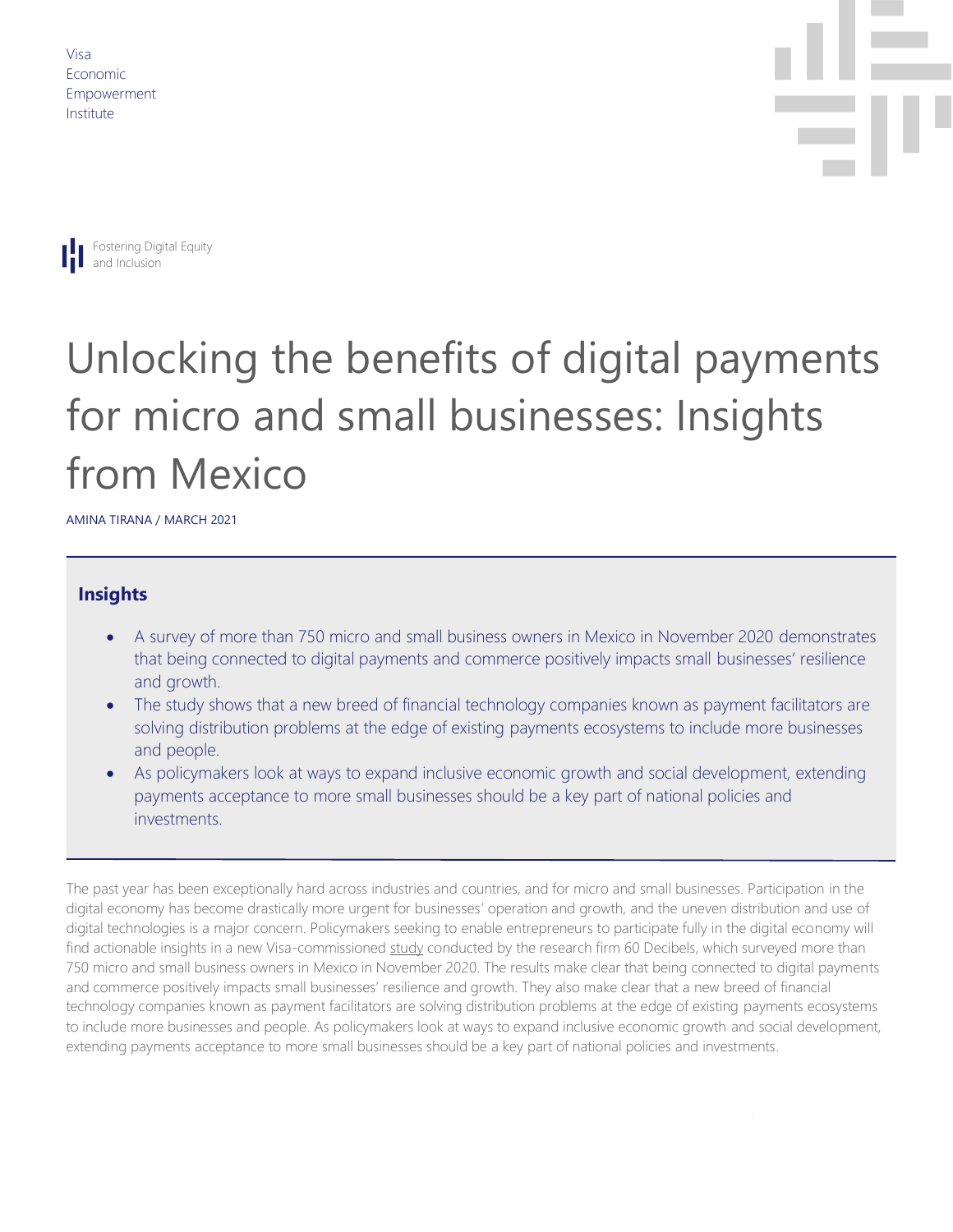## How Mexico's policies advanced digital payments

 In Mexico, policy actions have been an important factor in advancing the adoption of digital payments in the country. Since 2013, telecommunication regulation reforms have resulted in lower costs for mobile phones and data, and more connectivity and usage— key components in the evolution and growth of digital payments. Financial regulation reform introduced innovative, risk-based tiered financial accounts with simplified know-your-customer (KYC) requirements and correspondent banking.

 These reforms enabled innovative product design and private-sector collaboration, including Visa's partnerships with payment facilitators, financial institutions, and commercial companies. For example, any Mexican can get a debit card quickly, conveniently, and inexpensively through a Saldazo account, which is available 24/7 at now more than 19,000 OXXO convenience stores across the country (FEMSA, 2019). Mexicans can also apply through their phone for a Rappi debit or credit card and receive it within several hours (Banorte, 2020).<sup>1</sup> More and more Mexicans have a digital payments account, and they want to use it.

 On the merchant side, payment facilitators have become an increasingly significant component of the Mexican ecosystem. They offer customized solutions for small businesses and fill market needs that had been left unaddressed by traditional banks. For example, they provide a seamless payments process for small business owners, handling all the key elements with the financial institution that acquires the payment, and managing the daily settlement process to the small business. This frees business owners to focus on their operations and supports those who may be less familiar with digital technology and formal financial services.

Payment facilitators also identified new ways to reach small businesses by leveraging existing commercial networks and stores.<sup>2</sup> These approaches made it inexpensive and much faster and easier for a business owner to buy payment terminals, register, or get support. It also fostered competition, which in turn further promoted innovation, all of which combined to contribute to a decline in costs and the expansion of acceptance of digital payments. For example, in the past, purchasing a point-of-sale terminal could cost a business owner hundreds of dollars and the unit took weeks to arrive. Today, one can be bought for MXN 500 (about US\$25) or less at supermarkets and other convenient locations (Clip, 2021).

## Research findings

Results of this survey show that thanks to accepting digital payments, most business owners saw positive improvements in revenue, customer spending, customer base, and business management. Furthermore, in response to COVID-19, more than one-third of businesses increased their acceptance of digital payments, the negative impacts of the pandemic notwithstanding. This highlights the importance of digital payments for micro and small business resilience and growth.

## Key findings

- The average increase in revenue was 22%, among those who reported higher revenue.
- 75% of all respondents were first-time acceptors of digital payments.
- 72% said their customers were spending more, and 75% of respondents said their monthly revenue increased.
- The Net Promoter Score of accepting digital payments was 71.

<sup>&</sup>lt;sup>2</sup> Payment facilitators are third parties that contract with an acquirer on behalf of a business and settle transactions with the acquirer for the business. They first began to operate in Mexico in 2014.



 $1$  Rappi is an order and delivery mobile app in Latin America.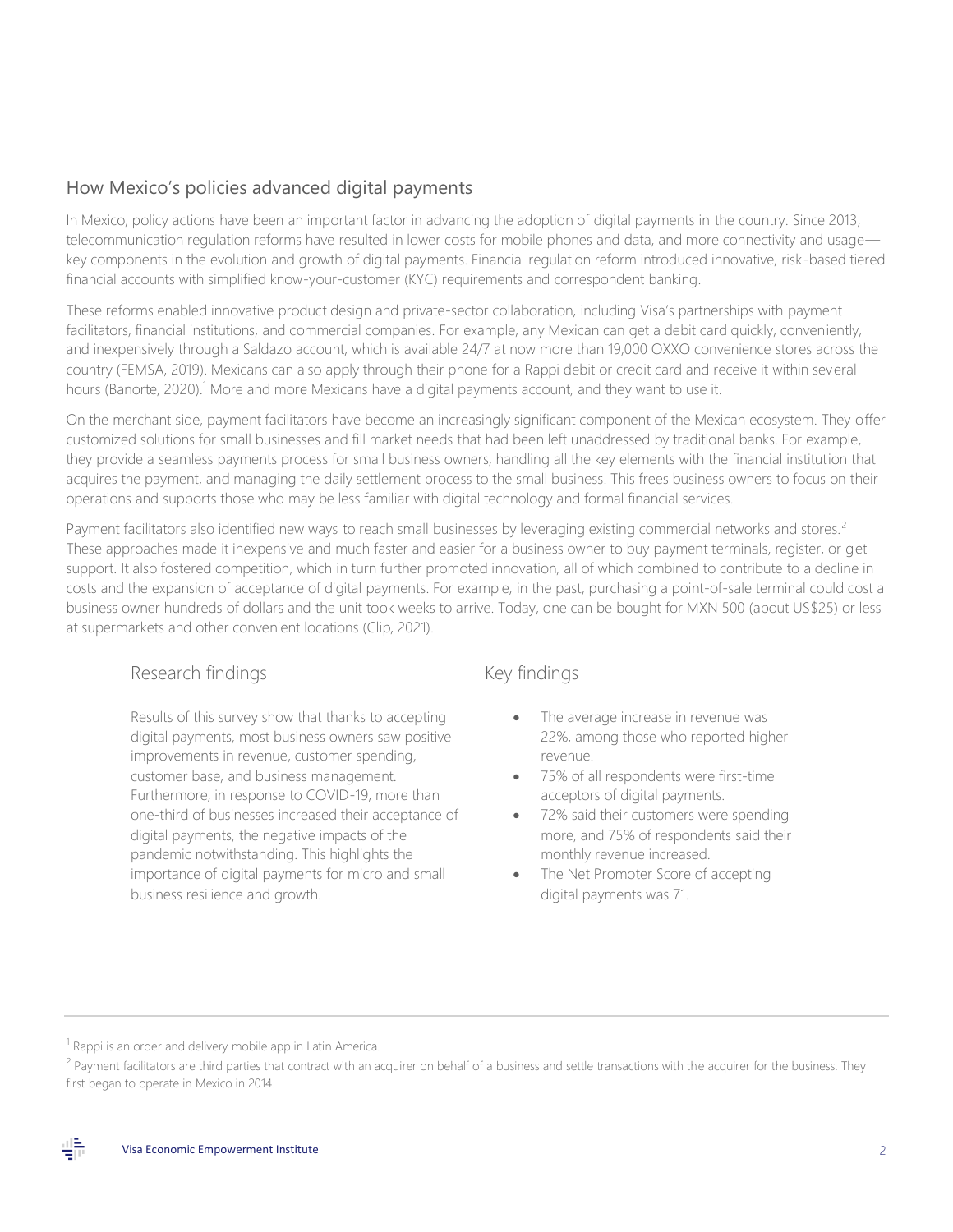#### Actionable insights for small business inclusion

 The survey results contain actionable insights that providers, policymakers, and other interested actors can use to support the expansion of payment acceptance to more small businesses in Mexico and in other countries and contexts.

#### First, the value of accepting digital payments for small businesses involves more than just the revenue from a particular sale.

 Accepting digital payments brings a greater real value proposition derived from expansion of customers, increased customer spending, improved business management, better insight into revenue and income, ease of access to financial accounts, and greater safety—as well as keeping up with customer preferences and competition. And where digital payments are used more, businesses grow more.

Payment facilitators, financial service providers, government, industry associations, and others should ensure that marketing and related materials convey the full range of benefits of accepting digital payments to continue to expand acceptance.

 Second, payment facilitators are driving inclusion, reaching people and business owners who were not accepting digital payments before. The growth is being driven by very small businesses especially, and to some extent by women-owned businesses.

 *Any strategy to digitally enable micro and small businesses should include payment facilitators, fintechs, and other innovative companies that specifically serve the unique needs of micro and small businesses.* 

 Third, a balanced, two-sided market with customers who want to pay digitally is important to expanding inclusion of micro and small businesses. Business owners were motivated most strongly to adopt digital payment acceptance by customer preference and the desire to keep up with competition.

Policymakers should take this into account when reviewing regulations and trends and considering priorities to strengthen a market  *that grows in balance. It is also a valuable element of market-readiness assessments. Providers should incorporate these motivations into marketing and outreach campaigns to promote digital payments acceptance among micro and small businesses.* 

Fourth, adopters can be powerful advocates. Business owners who recently started to accept digital payments in Mexico through these payment facilitator partners are enthusiastic, and willing to recommend them to friends and peers. This suggests that micro and small business owners can be strong advocates and a valuable pathway for word-of-mouth promotion with neighboring businesses or through social media. This can be all the more effective because small business owners tend to trust their known networks for advice. Different benefits may be more appealing to different groups; for example, marketing messages to women could stress safety and additional support in helping them become more comfortable using technology.

 *Promotion efforts should seek to establish peer-to-peer communications and highlight diverse micro and small success stories, including those of women.* 

Fifth, payments acceptance supports survival and growth. Being digitally enabled—beginning with accepting payments—helps micro and small businesses grow and manage their businesses better and is an important element of successful responses to the impact of COVID-19. While it was not covered in this survey, other research confirms that those businesses that have a digital touch point are better positioned to receive emergency support or government aid quickly during moments of crisis. (For example, see Small business in the digital age: Recommendations for recovery and resilience.)

Prioritizing the digital enablement of small and especially micro businesses should be, as it very often is, a leading element of national  *and community strategies for recovery from COVID-19 and for strengthening future resilience.*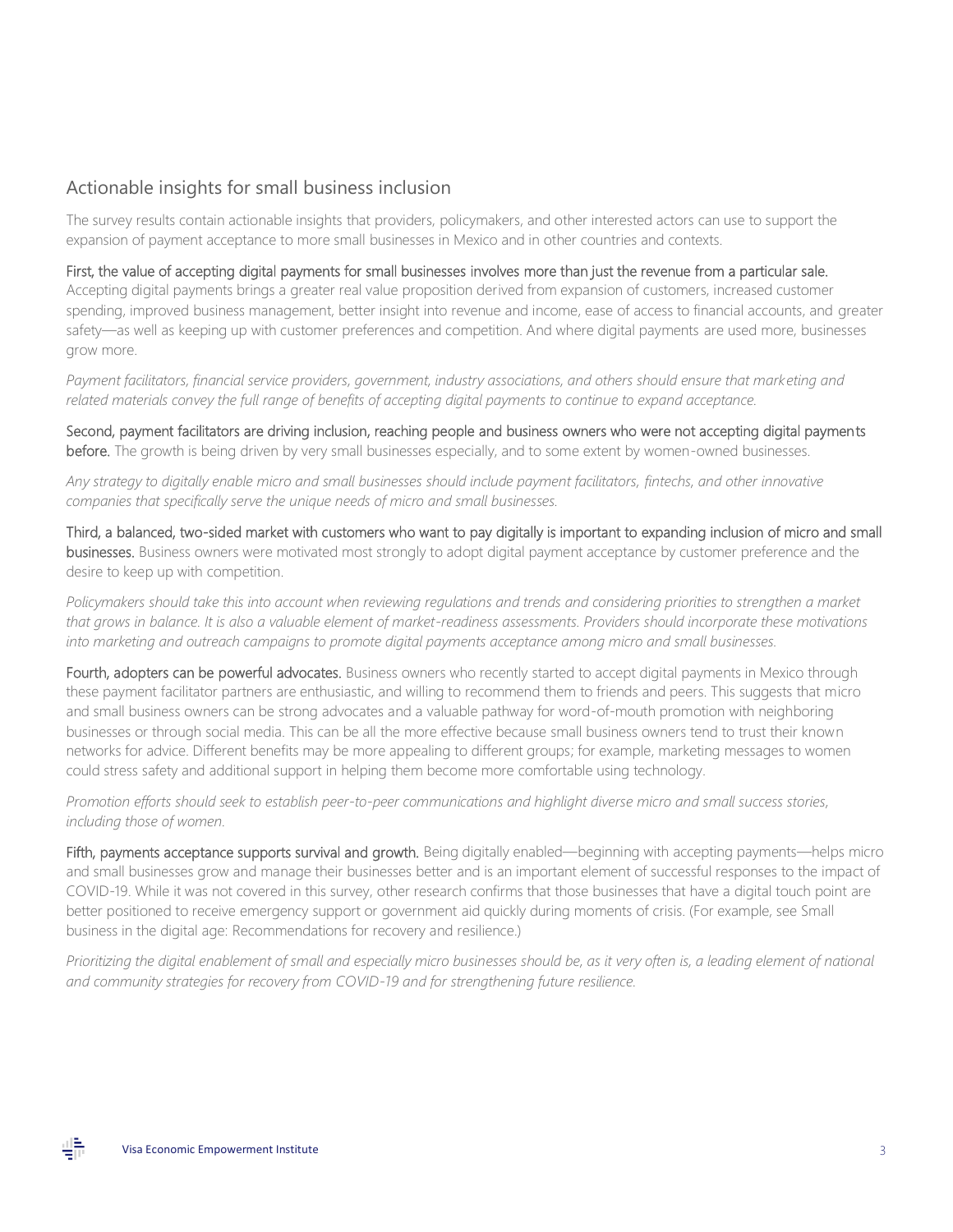Sixth, reliable and easy-to-use technology is a priority for small business owners. For all the positive feedback on the ease of use of payment facilitator platforms, including the portability of acceptance devices, the technical platform and speed of connectivity can be a challenge for some business owners. Women reported more challenges with technology than men.

 *Continuing to strive for reliability and simplicity in technical devices is essential to bolster their adoption, use, and promotion. Providing digital skills and capacity support to business owners, with a focus on women, can be a valuable complement to the service.* 

#### Conclusion

 Helping micro and small businesses grow should continue to be an important part of economic growth and social development strategies. Accepting digital payments and being connected to digital commerce and ecosystems is increasingly important to small businesses' growth and survival. Thus, strategies to expand payments acceptance and use to more small businesses should be a key part of national policies and investments. Such strategies are more likely to be successful if they deploy a number of complementary levers including financial regulations to build a balanced, two-sided market; business model innovation; and user-centric approaches to solution design and distribution. Listening to the voice of micro and small businesses and drawing on user insights to shape products and strategies enables success.

쁡